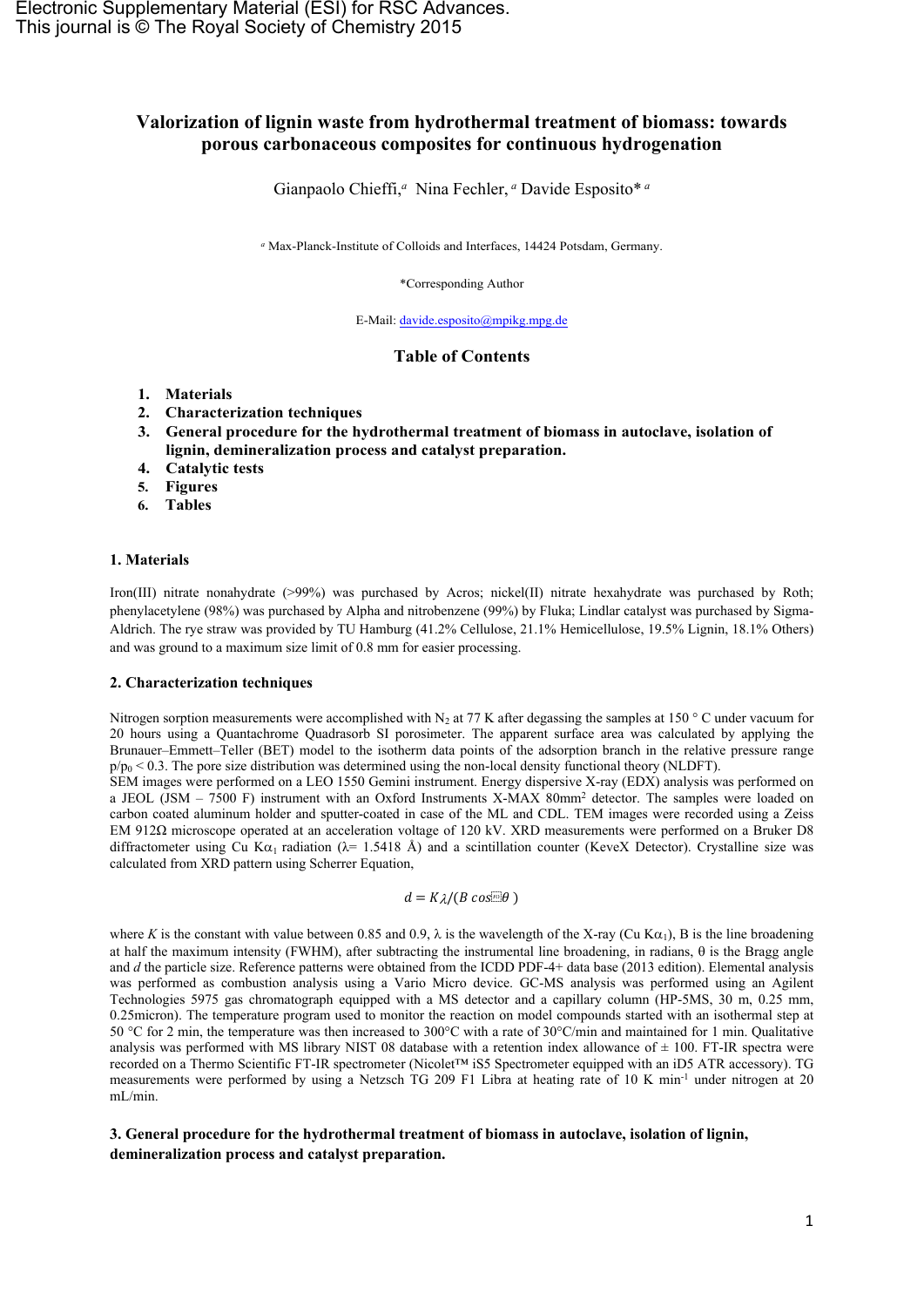A 1L stainless steel autoclave equipped with an overhead mechanical stirrer was charged with rye straw (40.7 g). Ba(OH)<sub>2</sub> (96 g) and water (350 mL) were added and the autoclave was sealed. A stirring of 100 rpm was applied. The reactor was heated up to 225 °C over a period of 1 hour during which, an endogenous pressure of ca. 30 bar is reached. Thus, the reaction was cooled down to rt, and the crude mixture was filtered. The solid filtrate (20.6 g) was dried in the vacuum oven, part of it (19.2 g) was heat-treated at 800 °C under N<sub>2</sub> (10 °C/min), washed with aqueous HCl 1 N (20 mL/g) then with an excess of water, filtered and dried overnight at 50 °C in vacuum (16% of the initial weight was retained). 1.5 g of the obtained powders were impregnated with 1.92 g of  $[Fe(NO<sub>3</sub>)<sub>3</sub>9H<sub>2</sub>O]$  and 1.92 g of  $[Ni(NO<sub>3</sub>)<sub>2</sub>6H<sub>2</sub>O]$  (*nNi/nFe=* 1.4) previously dissolved in ethanol and then stirred for 5 h. At this point the solution was heated up to 80°C as long as the ethanol was evaporated. The dried powder were heat-treated at 800 °C under N<sub>2</sub> (10 °C/min) affording 3.3 g of the product.

### **4. Catalytic tests**

All the reactions were performed using a H-Cube Pro™ flow reactor. The hydrogen was generated in situ by the electrolysis of water within an electrolytic cell and then mixed with a solution of the reactant at the desired concentration. The solutions of the starting materials were pre-heated and then pumped through a 70mm column packed with the desired catalyst [FeNi-CDL (290 mg), or CDL (110 mg) or Lindlar catalyst (290 mg)] using a HPLC pump. The residence time was controlled by adjusting the flow rate. In this study a flow rate of 0.3-0.5 mL min-1 was used. The hydrogen produced in situ was mixed with the eluent at 1-50 bar before reaching the packed cartridge. After equilibrating the system at the desired temperature (25<T<150 °C) over a period of 10-20 minutes, samples from the eluate were collected and analyzed by GC-MS.

## **5. Figures**



**Fig. S1** TGA of the ML (recorded under nitrogen atmosphere, 10 °C/min).



**Fig. S2** Pore size distributions of CDL.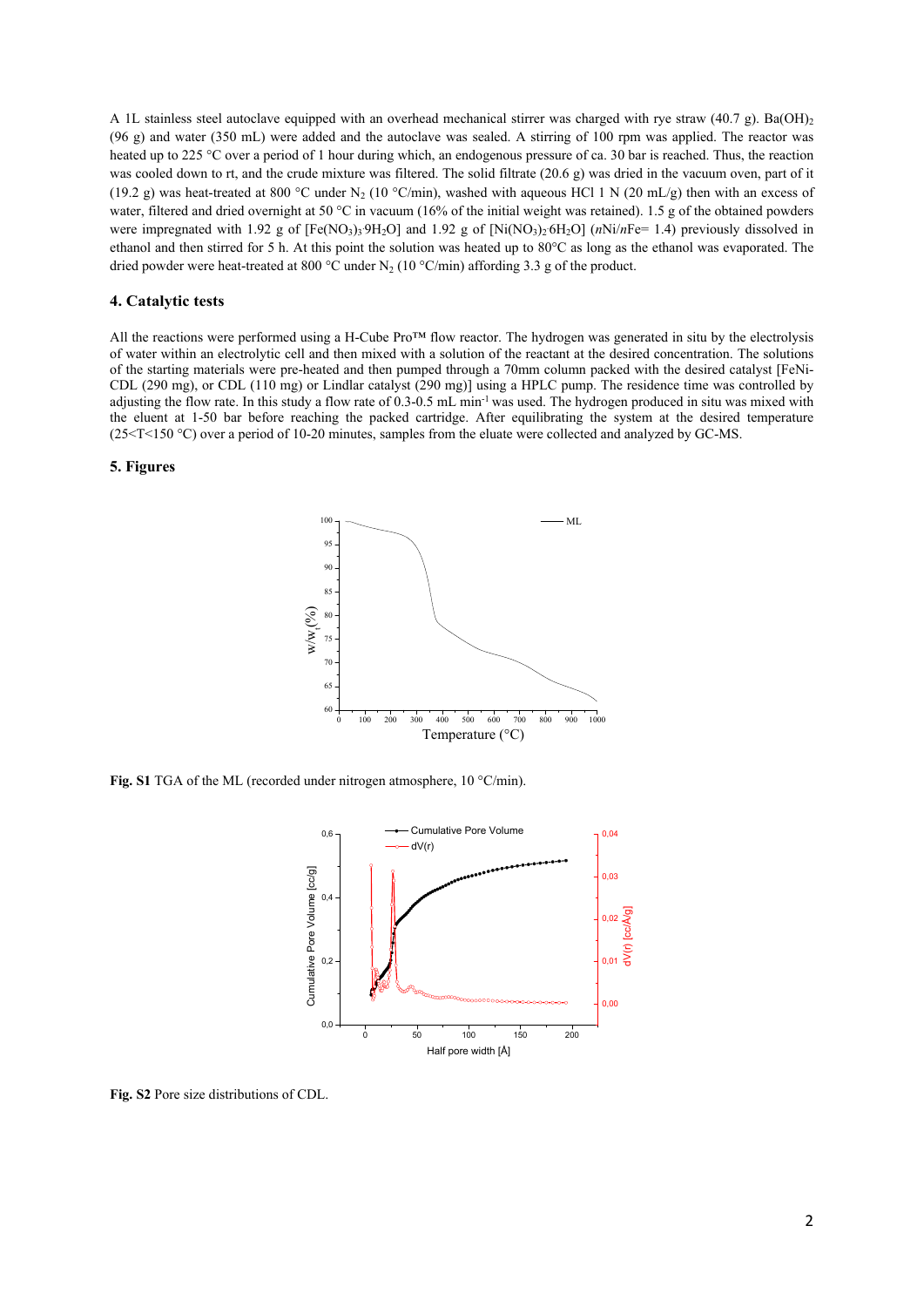

**Fig. S3** EDX spectrum of FeNi-CDL corresponding to SEM analysis in Fig. 3.



**Fig. S4** Average size distribution of non-aggregated FeNi alloy nanoparticles calculated by TEM analysis (high magnification image of Fig. 5b).



**Fig. S5** GC chromatograms relative to entries 1-6 of Table 1. The retention time of the main product are labeled in red.